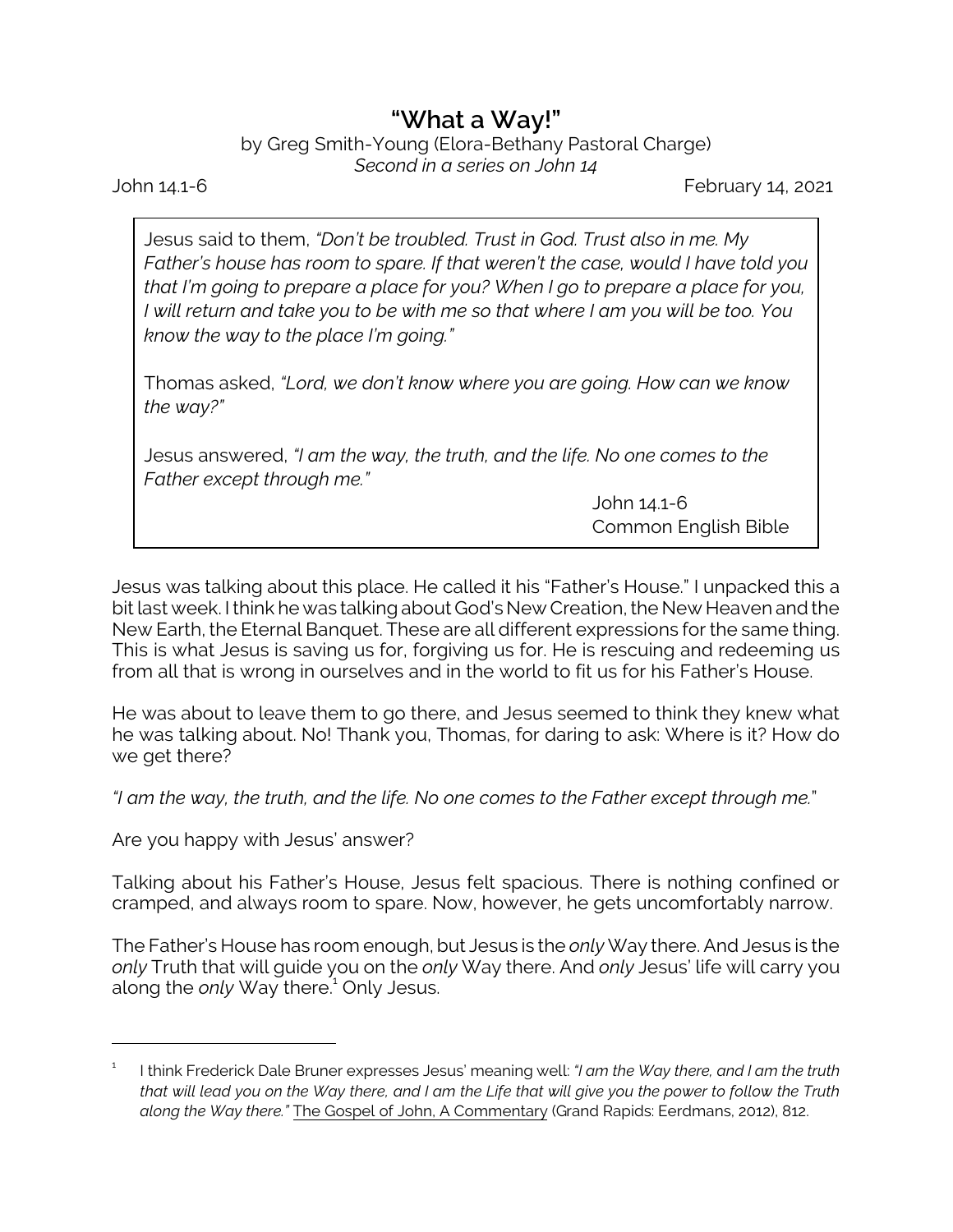II

Jesus's claim confronts us, and we want to wiggle out of it.

Like, maybe Jesus didn't really say it. Maybe the Gospel-writer John put those words in his mouth. But I'm not so quick to dismiss John's witness to Jesus. 2 Besides, this is consistent with the whole New Testament and everything we know about Jesus.<sup>3</sup> So that wiggling won't work.

Maybe honeying the words to make them easier to swallow. Like, he is one way among many ways. Or, he is the way for Christians, and there are other ways for others. But the actual words don't let that wiggling work either. *"I am the way*." Not *a* way. Not *one of many ways*. *"I am the truth*." Not one among a diversity of truths. *"I am the life*." The *only* abundant and everlasting life. We might want to disagree with Jesus, but let's at least grant that he says what he says.

We try to wiggle because these words make us squirm. Christians have weaponized them. We've wielded them as a sword to force people into our club. In the name of "saving people's souls" we have dragged people to Jesus and destroyed so much about them. We have blocked our ears to what they might teach us, including about God. We should squirm. We, Jesus' people, have much to repent for and much more to learn.

Still, we have Jesus: who he is, what he says, what he does. All point to this. *"I am the way, the truth, and the life. No one comes to the Father except through me."*

III

Then I noticed. . . . Where does Jesus say this?

Not on a hillside, shouting to the crowds. Not in a metropolitan market with people from all places and faiths passing by. If Jesus could have, would he have broadcast it over the airwaves, or made a meme to go viral? I doubt it. He does not hurl this into the face of the world.

He's with those whom he's brought into him, those disciples who are following him, those apostles whom he will send out. They are verging on their deepest discouragement, terrifying bewilderment, faith-crushing disappointment. They are about to crash down, and Jesus is lifting them up (us too). *"I am the way, the truth, and the life. No one comes to the Father except through me."* It's like saying, *"You can come!*

<sup>&</sup>lt;sup>2</sup> Of course, Jesus would have been speaking in Aramaic (or perhaps Hebrew), so the Greek words we have here are already a translation. This is true for all the gospels.

<sup>3</sup> Tom Wright observes, correctly I believe, that "[the] whole New Testament — the whole of early Christianity — insists that the one true and living God, the creator, is the God of Israel; and that [in Jesus] the God of Israel has acted decisively, within history, to bring Israel's story to its proper goal, and through that to address, and rescue, the world." N. T. Wright, John for Everyone, Part 2 (Louisville: Westminster John Knox, 2004), 60.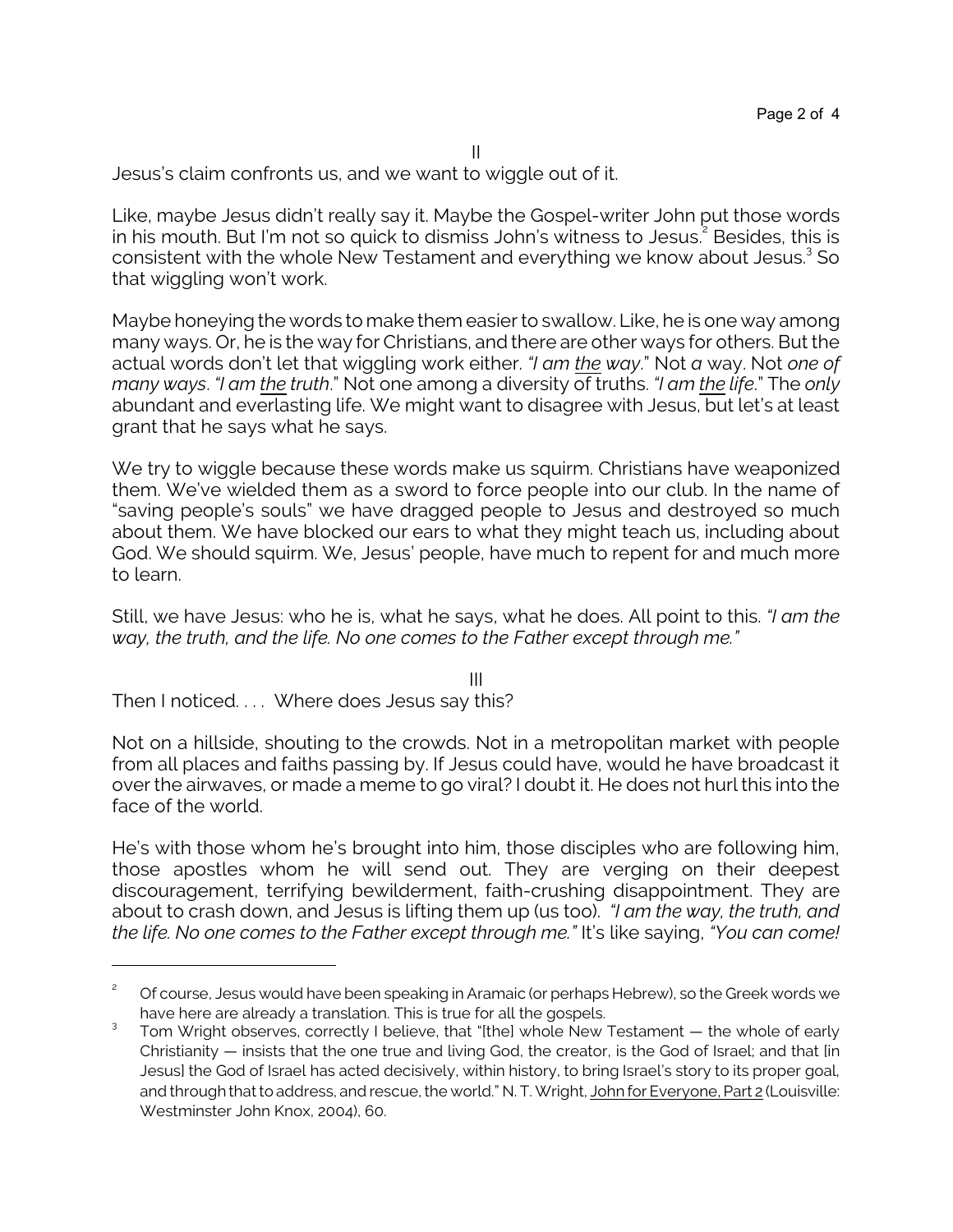*You will come, because of me."<sup>4</sup>*

This is not a club, but a comfort. It is not about exclusivity, but encouragement. *Stay with me. Stick with me. Trust me. I am the way. I am the truth. I am the life.*

IV

Then I remembered. . . . It was a while back. I was in the sanctuary of Holy Name of Jesus Church, the Roman Catholic parish in Hornepayne. That's tiny town we lived in. It was an ecumenical service, so people from the variety of congregations in town were worshipping together.

It's a simple sanctuary. Behind and above the altar hangs the crucifix, the body of Jesus on the cross. I have no problem with crucifixes. Still, they are different enough from what I'm used to that it kept drawing my attention.

Jesus kept drawing my attention. I thought about what he'd said. *"I am the way,"* said this man whose journey led to crucifixion. *"I am the truth,"* said this man clothed in humiliation and shame. *"I am the life,"* said this man slowly suffocating to death.

Really? Either it's a great insanity. Or, the most wondrous revelation of God.

Just before saying this, Jesus had knelt before dirty stinky feet, and sinful broken people, and washed them. The Way, the Truth, the Life served them with humility. He saves us humbly. He is who he is, and he pulls it off with no arrogance, nor violence, nor oppression.

Maybe the good news is that it is Jesus, this person, and not the sort of people the rest of us are, who is the Way, the Truth, the Life. Who would you rather it be?

 $\vee$ 

Jesus does not lay out a trail way for us to follow to get to God. You know the image of many paths up a mountain. If those paths are created by people, well . . . you trust us? Some are going to be dead ends. Some will lead to precipices. Some will cause avalanches. Who's to say there is any way up? Or a way anyone could possibly manage?

Jesus is not someone who found or created a way to God. He is God who has come to us.

<sup>4</sup> Bruner says, *"Jesus did not hurl this Christoexclusive text into the face of the world (to taunt it), but he gave it to his disciples (to encourage them)."* Bruner, 822.